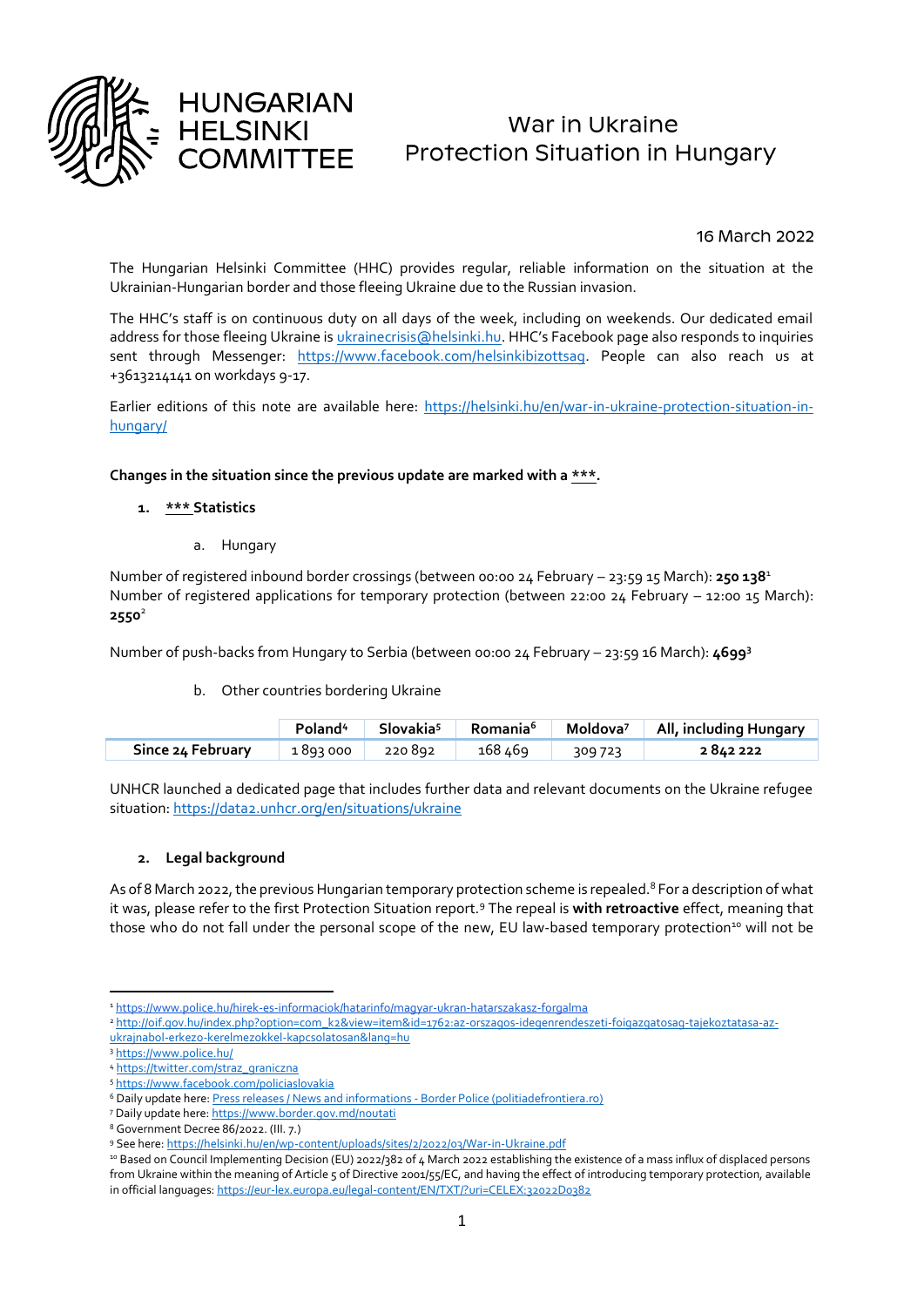granted Hungarian temporary protection based on the previous regulation either, even if they have already applied for it.

It seems that the Government Decree that is meant to "transpose" the Council Implementing Decision is in breach of the Council Decision itself. Article 2(2) of the Council Decision provides that

"*Member States shall apply either this Decision or adequate protection under their national law, in respect of stateless persons, and nationals of third countries other than Ukraine, who can prove that they were legally residing in Ukraine before 24 February 2022 on the basis of a valid permanent residence permit issued in accordance with Ukrainian law, and who are unable to return in safe and durable conditions to their country or region of origin*."

Against this, the new government decree states that:

 $\overline{\phantom{a}}$ 

*"In accordance with Article 2(2) of the Council Decision, Hungary shall not apply the provisions of the Council Decision concerning temporary protection who are stateless persons and third-country nationals who can prove that, before 24 February 2022, they were, in accordance with Ukrainian law on the basis of a valid permanent residence permit issued in accordance with Ukrainian law, and who cannot return in safe and sustainable conditions to their country or region of origin*.

*With regard to persons referred to [above], the aliens policing authority shall, in accordance with the provisions of the Council Decision, act in accordance with the general rules*."

The contradiction lies in that the Council Decision requires that those non-Ukrainians who have valid Ukrainian permanent residence permit and cannot return to the country of origin shall be eligible either for EU law-based temporary protection, or to an adequate form of protection provided in domestic (e.g. Hungarian) law. The Hungarian Decree states that such people will not eligible for EU law-based temporary protection but will be dealt with according to the "general rules". However, according to the general rules, nobody has the right to apply for asylum in Hungary since May 2020. All those wishing to apply for asylum in Hungary must travel first to the Hungarian embassy in Belgrade or Kyiv (!), submit a so-called "statement of intent", wait for 2 months for an approval and in case that is granted, must then travel to Hungary and ask for asylum.<sup>11</sup>

**\*\*\*** Consequently, the current Hungarian legislative framework leaves several groups who had to flee from Ukraine without any valid protection alternative. These include non-refugee stateless residents of Ukraine (including those under a formal statelessness determination procedure and those already received stateless status in Ukraine), undocumented persons and other third country nationals who did not have refugee status in Ukraine, but who cannot return to their country of origin for having fear of persecution or serious harm or for any other pressing legal or durable practical reason. This is at odds with Article 2 (2) of the Council Directive, which, using mandatory language, stipulates that Member States shall either apply EU law-based temporary protection or *"adequate protection under their national law, in respect of stateless persons, and nationals of third countries other than Ukraine, who can prove that they were legally residing in Ukraine before 24 February 2022 on the basis of a valid permanent residence permit issued in accordance with Ukrainian law, and who are unable to return in safe and durable conditions to their country or region of origin."*

An unofficial translation of the Government Decree is available here: [https://helsinki.hu/en/wp](https://helsinki.hu/en/wp-content/uploads/sites/2/2022/03/HUgovdecree_implementing_councildecision_tempprotEN.pdf)[content/uploads/sites/2/2022/03/HUgovdecree\\_implementing\\_councildecision\\_tempprotEN.pdf](https://helsinki.hu/en/wp-content/uploads/sites/2/2022/03/HUgovdecree_implementing_councildecision_tempprotEN.pdf)

It is yet to be seen how the Government Decree will be implemented. A key question is what the "general procedure" the aliens policing authority shall conduct will practically mean. Possibilities include e.g.:

- a) Issuing temporary residence permits valid for 30 days as has been the practice for the majority of people since 24 February;
- b) First a), then after the expiry of the permit in accordance with the domestic rules legalising collective expulsions (push-backs) of unlawfully staying third-country nationals, removing these people to the Serbian side of the border fence;<sup>12</sup>
- c) An expulsion procedure during which a proper *non-refoulement* assessment might reveal that the person cannot be returned to their country of origin and is granted tolerated stay (*"befogadott"*).

<sup>11</sup> More on this "embassy system" can be found here: [https://helsinki.hu/wp-content/uploads/new-Hungarian-asylum-system-HHC-Aug-](https://helsinki.hu/wp-content/uploads/new-Hungarian-asylum-system-HHC-Aug-2020.pdf)[2020.pdf](https://helsinki.hu/wp-content/uploads/new-Hungarian-asylum-system-HHC-Aug-2020.pdf) an[d https://helsinki.hu/en/wp-content/uploads/sites/2/2021/12/No-access-to-asylum-1.11.2021.pdf](https://helsinki.hu/en/wp-content/uploads/sites/2/2021/12/No-access-to-asylum-1.11.2021.pdf)

<sup>&</sup>lt;sup>12</sup> More on this see[: https://helsinki.hu/wp-content/uploads/HHC\\_UNSR-migration\\_pushbacks.pdf](https://helsinki.hu/wp-content/uploads/HHC_UNSR-migration_pushbacks.pdf) an[d https://helsinki.hu/en/akta/push](https://helsinki.hu/en/akta/push-backs/)[backs/](https://helsinki.hu/en/akta/push-backs/)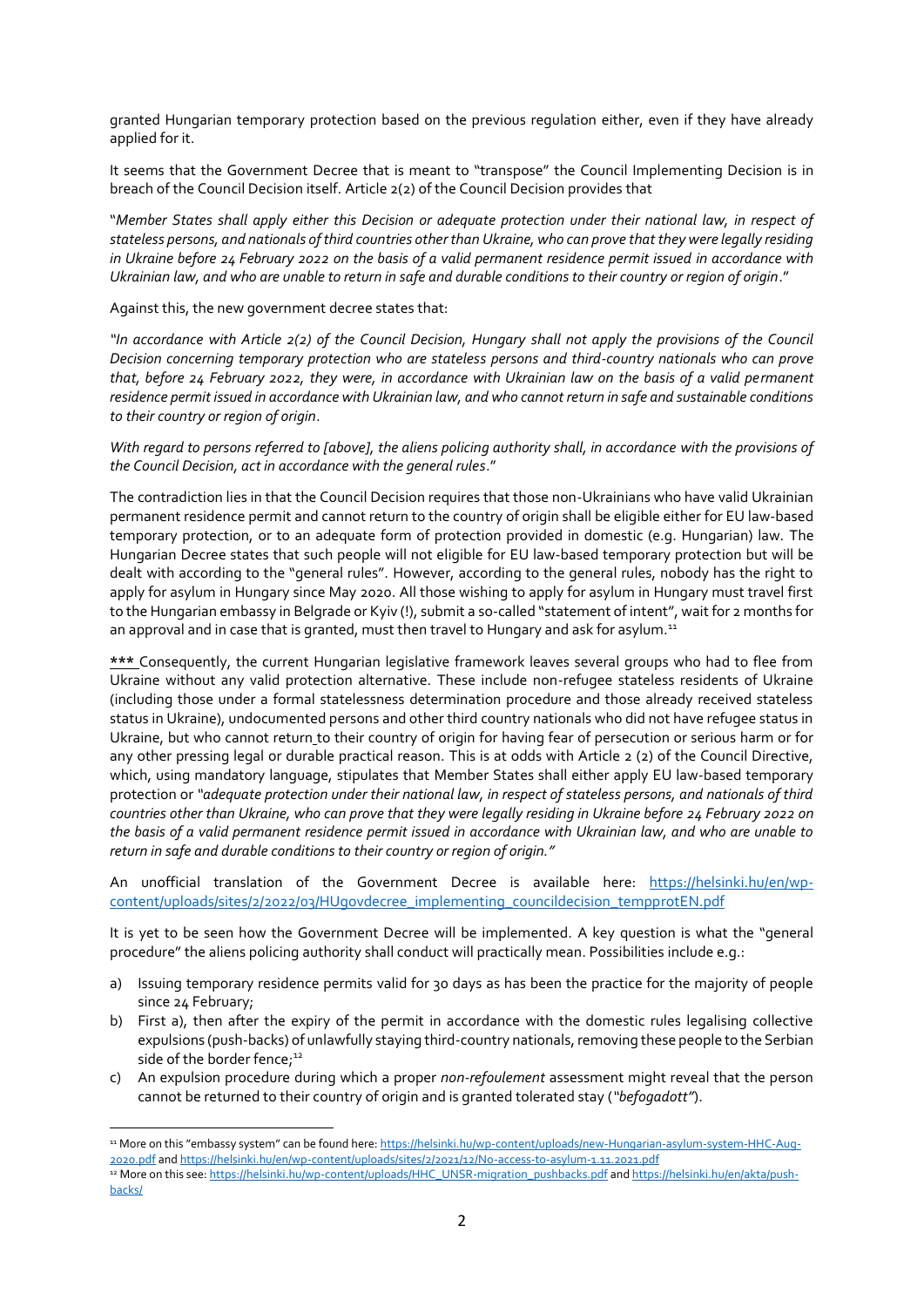The following table summarises the main characteristics of the EU law-based Temporary Protection regime as transposed into Hungarian law:

| Personal scope                                             | Ukrainian citizens residing in Ukraine before 24 February 2022 and were<br>٠<br>displaced on or after that date<br>Stateless persons, and nationals of third countries other than Ukraine, who<br>٠<br>benefited from international protection or equivalent national protection in<br>Ukraine before 24 February 2022 and were displaced on or after that date<br>Family members of the above<br>٠ |  |
|------------------------------------------------------------|-----------------------------------------------------------------------------------------------------------------------------------------------------------------------------------------------------------------------------------------------------------------------------------------------------------------------------------------------------------------------------------------------------|--|
| Right to work while the<br>procedure is pending            | <b>YES</b>                                                                                                                                                                                                                                                                                                                                                                                          |  |
| <b>Right to work after</b><br>status is granted            | <b>YES</b>                                                                                                                                                                                                                                                                                                                                                                                          |  |
| Access to health care<br>beyond emergency<br>care          | YES (emergency and essential, except for unaccompanied children and other<br>vulnerable persons who are eligible to access further services)                                                                                                                                                                                                                                                        |  |
| Access to education for<br>children under the age<br>of 16 | <b>YES</b>                                                                                                                                                                                                                                                                                                                                                                                          |  |
| <b>State provided shelter</b>                              | <b>YES</b>                                                                                                                                                                                                                                                                                                                                                                                          |  |
| <b>Meals</b>                                               | <b>YES</b>                                                                                                                                                                                                                                                                                                                                                                                          |  |
| <b>Financial assistance</b>                                | YES (equivalent to employment substituting benefit which added up to 22.800<br>HUF / 61.5 EUR per month in 2021)                                                                                                                                                                                                                                                                                    |  |
| <b>Integration support</b>                                 | <b>YES</b>                                                                                                                                                                                                                                                                                                                                                                                          |  |
| Freedom of movement<br>within the EU                       | NO (but remains to be seen in practice in light of the Declaration of the Member<br>States attached to the Council Implementation Decision)                                                                                                                                                                                                                                                         |  |

The new Government Decree finally resolves the issue the HHC raised since 24 February 2022, that Hungarian citizens residing in Ukraine are not eligible for protection in Hungary and as a consequence, are not eligible for any of the services provided to those non-Hungarian citizens fleeing Ukraine. The new Government Decree provides that Hungarian citizens having a permanent address in Ukraine who arrived in Hungary on or after 24 February 2022 shall have access to the same services and benefits as those receiving temporary protection.

**\*\*\*** On 12 March 2022, the Hungarian government issued a series of decrees in order to set the framework for accommodation, employment and supply for people eligible for temporary protection in Hungary.<sup>13</sup>

Pursuant to the new regulations, as of 12 March those who provide accommodation for people eligible for temporary protection (including Hungarian nationals fleeing Ukraine as well) and contract with state authorities for that service, are entitled to apply for government financial support. Accommodation providers are granted with financial support for one month or until the end of the temporary protection application procedure of the accommodated person, conducted by state authorities.

According to the new rules, local municipalities are eligible for a benefit of 4 000 HUF (11 EUR) per day after each accommodated person. Furthermore, the Ministry of the Interior or the designated Regional Security Committee is entitled to contract with private enterprises to accommodate persons eligible for temporary protection. In this case, the number of accommodated individuals cannot be less than 20. The contracting private accommodation provider is entitled to apply for individual financial support equivalent to that of granted to local municipalities (4 000 HUF), unless the contracting parties agree otherwise. In case the accommodation provider calls up the accommodated person eligible for temporary protection to leave its lodging, however that person does not cooperate, the police shall transport the individual to a state provided reception centre. <sup>14</sup>

 $\overline{\phantom{a}}$ 

<sup>13</sup> Government Decree 104/2022 (III. 12); Government Decree 105/2022 (III. 12); Government Decree 106/2022 (III. 12) ; Government Decree 109/2022 (III. 12)

<sup>14</sup> Government Decree 104/2022 (III. 12)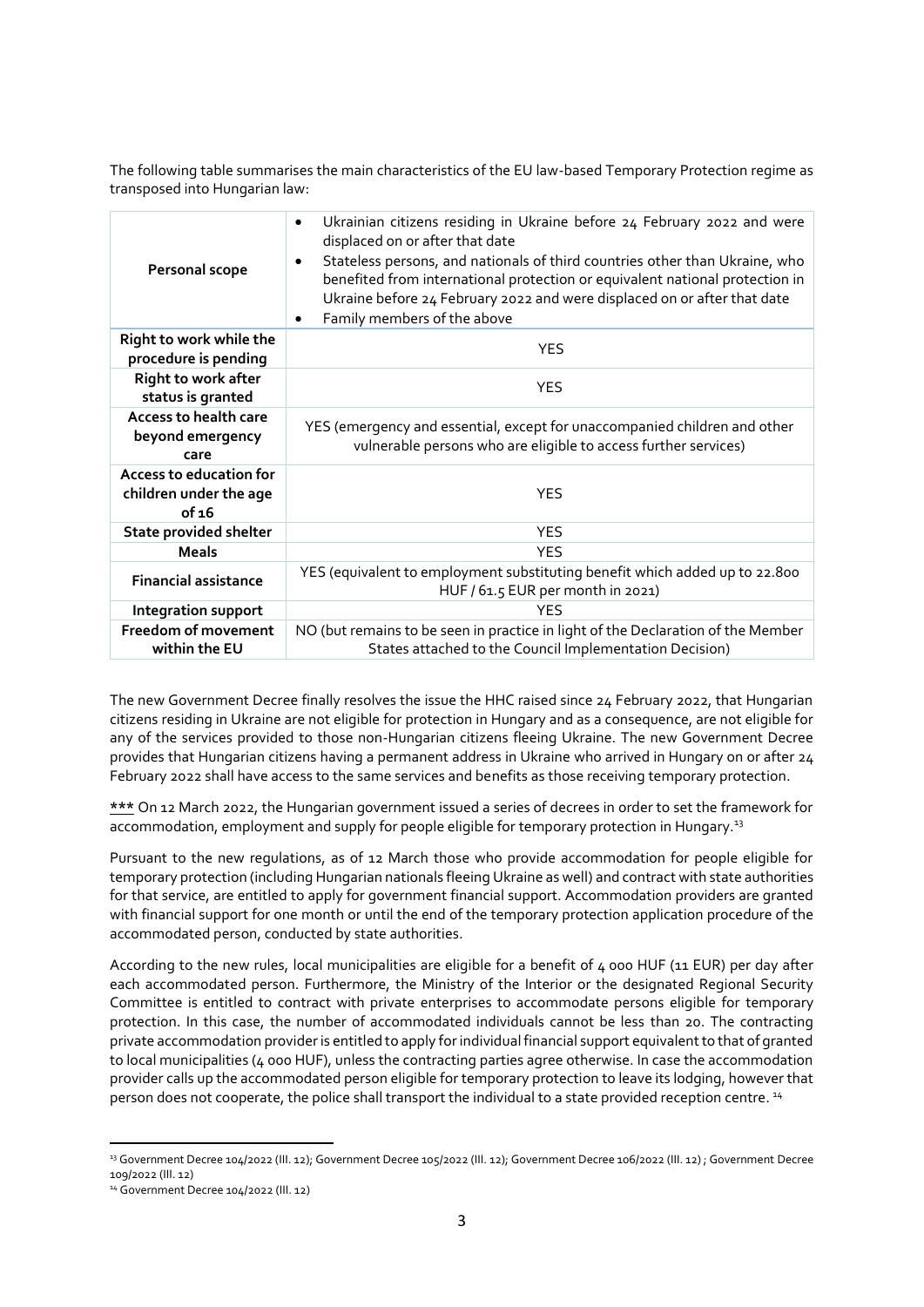Those who apply for temporary protection in Hungary are eligible for monthly subsistence allowance which is equivalent to the Hungarian monthly employment substituting benefit (22 800 HUF / 61.5 EUR). With regard to children, the monthly allowance is equivalent the Hungarian family allowance (13 700 HUF / 37 EUR).

The regulations provide a new framework for the employment of people enjoying temporary protection (including Hungarian nationals fleeing Ukraine) in Hungary. According to the government decree, every individual in active age, who enjoy temporary protection in Hungary shall register at the designated district authority as a jobseeker within five days after the first transfer of granted substance allowance is due. Within 45 days from the reception of the first monthly subsistence allowance, the individual must accept a suitable job offered to him/her by state authorities. Mitigation might apply for individuals who have children not older than 3, and for those underage individuals who are taking part in primary education.<sup>15</sup>

Those individuals enjoying temporary protection in Hungary and taking care of underage children are entitled for the same services as Hungarian nationals including access to nursery and preschool services.

# **3. Implementation**

## a. At border crossings

Five border crossings operate at the Hungarian-Ukrainian border section. At Záhony (HU) – Cap (UA) there is also a train crossing and is traditionally one of the busiest crossings. Further south are Lónya (HU) – Dzvinkove (UA), a small border crossing, Barabás (HU) – Kason (UA), another small border crossing, Beregsurány (HU) – Astei (UA), traditionally the other main crossing in addition to Záhony, and Tiszabecs (HU) – Vilok (UA), another small border crossing. The small crossings normally operate only during the day and allow for pedestrian crossing as well. Currently, most crossings are open 24/7 for all passengers. As of 8 March, the Lónya-Dzvinkove crossing is open 7-23.<sup>16</sup>

According to the available information at the time of this update, the Hungarian authorities allow all persons showing up at the border crossings at the Ukrainian-Hungarian border section to enter Hungary.

The Police (border guards were integrated into the Police as of 1 January 2008) still do not provide information on the need/possibility to apply for temporary protection or how people would become eligible to certain services.

On the evening of 2 March, people who did not meet the entry requirements set out in the Schengen Borders Code but fleeing the war in Ukraine were no longer allowed to enter from Romania. In the morning on 3 March, both the Romanian and the Hungarian officials stated that from then on, citizens of Ukraine, regardless of their travel documents, will be able to enter Hungary. Third-country nationals who do not meet the entry requirements are still not allowed to enter at the Romanian-Hungarian border, even if they can provide proof of their previous lawful stay in Ukraine.

The overall lack of information on the protection scheme among people fleeing raises serious concerns about the efforts made by state authorities to provide sufficient information to new arrivals on the border. As a consequence, since the start of the war, only 2 550 applications have been submitted for temporary protection until 15 March 12:00, despite the fact that more than 250 000 people entered Hungary from Ukraine ruing the same timeframe.<sup>17</sup> The regular presence of HHC staff at these locations can remedy this situation and assist people in accessing protection and identifying their special needs.

# b. At registration points

Registration points were set up at several locations inside Hungary, usually a few dozen kilometres from the border. At these registration points, Hungarian authorities set up a one-stop-shop a few days after the Russian invasion began where the registration of those fleeing from Ukraine can take place.

**\*\*\*** The number and location of designated registration points has been reorganised on a regular basis since the beginning of the crisis. According to the current scheme, registration points are set up in Cigánd<sup>18</sup>, Fehérgyarmat<sup>19</sup> and Záhony.

**.** 

<sup>15</sup> Government Decree 106/2022 (III. 12)

<sup>16</sup> <https://www.police.hu/hu/hirek-es-informaciok/legfrissebb-hireink/hatarrendeszet/valtozott-a-nyitvatartas-a-lonyai>

<sup>17</sup> <https://www.police.hu/hirek-es-informaciok/hatarinfo/magyar-ukran-hatarszakasz-forgalma>

 $18$  Vasút u. 46

<sup>19</sup> Iskola köz 3., emergency shelter capacity: 700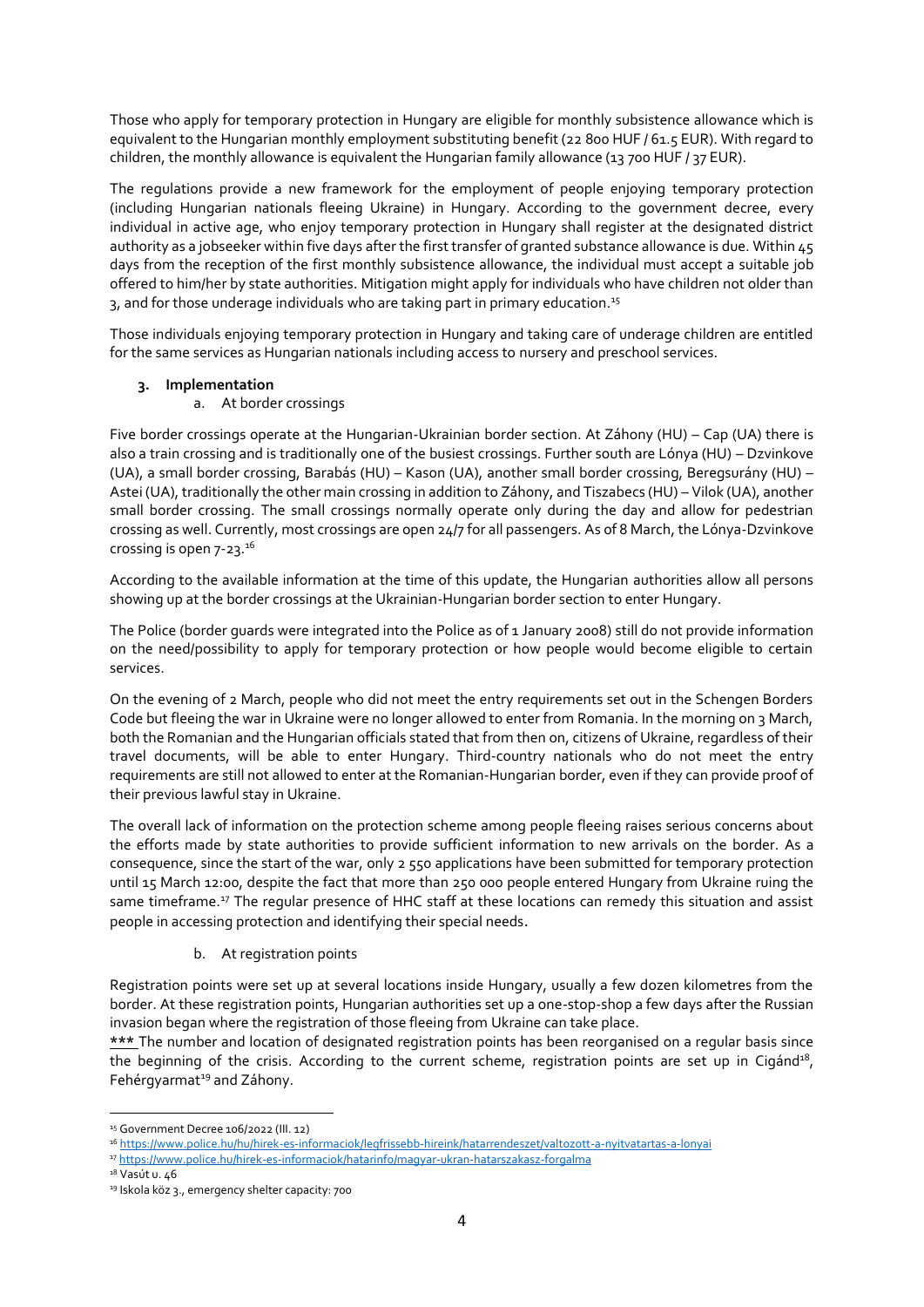Following the first chaotic days, it seems that except for those meeting the regular entry requirements (biometric passports in case of Ukrainian citizens, valid visa in case of non-Ukrainian third-country citizens), registration is compulsory. At the same time, the registration procedure remains extremely slow. At some registration points, people need to wait 4-8, in some cases 10+ hours. The HHC also received reports that there continues to be a shortage of interpreters at registration points and the authorities cannot communicate with those being registered.

At registration points, people can "choose" whether to apply for temporary protection or for a temporary residence card, the latter valid for 30 days.

The HHC received a high number of requests from those fleeing as well as from Hungarian citizens and Hungarian municipalities hosting people fleeing from Ukraine regarding the possibility to apply for temporary protection. Concerning reports of pre-filled documents showing that the individual "is not requesting protection"; of entire buses of people transferred from border crossing points to registration points being told "not to ask for protection in order to speed up the procedure" remain regular. This is one of the most likely explanation behind the shockingly low number of temporary protection applications registered by the NDGAP: merely 1% of all people who crossed from Ukraine since 24 February.

## **4. Humanitarian relief**

Humanitarian aid is organised by grassroots (e.g. Migration Aid<sup>20</sup>), charity groups (e.g. Age of Hope<sup>21</sup>, Budapest Bike Maffia<sup>22</sup>), individuals mostly utilizing different Facebook groups (e.g. for shelters<sup>23</sup>, NFIs and transport<sup>24</sup>). Members of the government-organised Charity Council began providing humanitarian aid and divided crossings among each other where each set up a so-called Helping Point, see details below:

Member organizations of the Charity Council on the border:

#### **Caritas Hungarica**

Tel: +36 1 / 372-0910 E-mail[: office@caritas.org.hu](mailto:office@caritas.org.hu) Border Crossing Point: Barabás Present in Transcarpathia **Hungarian Reformed Church Aid**

Tel: +36 1 / 273 0449 E-mail[: mrsz@jobbadni.hu](mailto:mrsz@jobbadni.hu) Border Crossing Point: Záhony Present in Transcarpathia

#### **Hungarian Maltese Charity Service**

Tel: +36 1 / 391 4700 E-mail[: mmszok@maltai.hu](mailto:mmszok@maltai.hu) Border Crossing Point: Beregsurány

## **Hungarian Interchurch Aid**

Tel: +36 1 / 382 0700 E-mail[: segelyszervezet@segelyszervezet.hu](mailto:segelyszervezet@segelyszervezet.hu) Border Crossing Point: Beregsurány, Barabás Present in Transcarpathia and in Lviv

**Hungarian Baptist Aid**

Tel: +36 1 / 381 0084 E-mail[: hbaid@hbaid.org](mailto:hbaid@hbaid.org) Border Crossing Point: Tiszabecs Present in Transcarpathia

**Hungarian Red Cross**

Tel: +36 1 / 311 3660

**<sup>.</sup>** <sup>20</sup> <https://migrationaid.org/>

<sup>21</sup> <https://aoh.hu/>

<sup>22</sup> <https://bikemaffia.com/en/home/>

<sup>23</sup> [https://www.facebook.com/groups/1350360178761136/](https://www.facebook.com/groups/1350360178761136/?__cft__%5b0%5d=AZXVLNSFnnyxjConAYnfKbXoc5UNBzs-m9kUQwsgHnJz5L3_Yhj6p__rMZ-YIZk64oOUft285kBfDPkVP4M7xIpFh-hf6cosANKCzB5kHs54nLEi96RiEmcJ57VPoaxp-SGxSih-YEhTUa-eJ9ohKpnB&__tn__=-UK-R)

<sup>24</sup> [https://www.facebook.com/groups/994143548136400/](https://www.facebook.com/groups/994143548136400/?%20-hf6cosANKCzB5kHs54nLEi96RiEmcJ57VPoaxp-SGxSih-YEhTUa-eJ9ohKpnB&__tn__=-UK-R) an[d https://www.facebook.com/groups/527320555481268/](https://www.facebook.com/groups/527320555481268/)